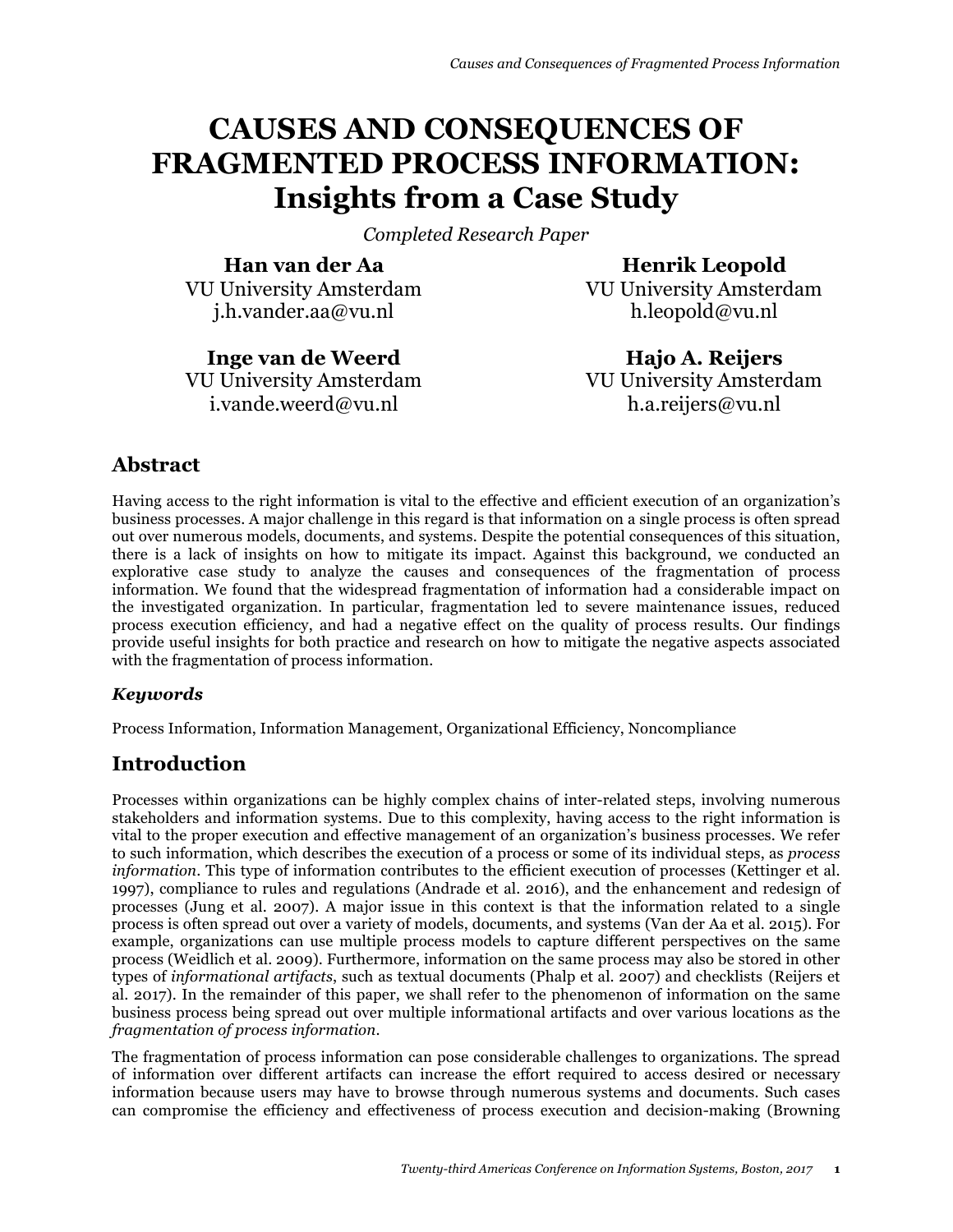2010). Furthermore, fragmentation can result in the provision of *incorrect* process information to users. This problem can occur when different artifacts contradict each other, which mainly occurs when they have been developed independently (Rahm and Bernstein 2001). The information in artifacts may also lose its validity over time if artifacts are not updated to reflect process changes (Weidlich et al. 2012). When users execute a process based on invalid information, they may perform the process in an incorrect manner, resulting in business process *noncompliance* (Alter 2015). This can have severe consequences for organizations, including reduced productivity (Bagayogo et al. 2013), a loss of control over business processes (Sadiq et al. 2007), and even financial penalties imposed by authorities (Lu et al. 2007). Despite the severity of these issues, it is not understood why the fragmentation of process information actually occurs in organizations and what its full consequences are (Van der Aa et al. 2015). Obtaining such insights is highly important, because it would allow both researchers and managers to develop solutions that mitigate the negative aspects associated with the fragmentation of process information.

To address this gap, this paper sets out to answer the following research question: *What are the causes and consequences of the fragmentation of process information?* To answer this question, we conducted an explorative case study within the procurement department of a globally operating manufacturing company in the food industry. We performed this case study by mainly using a combination of semistructured interviews and an in-depth exploration of the process documentation of this organization. We found that the fragmentation of process information was pervasive in the investigated organization. We identified several key causes of this, such as the existence of informational artifacts that serve different *informational needs* and support different *purposes*. The consequences of this fragmentation were found to be severe: fragmentation led to maintenance issues, inefficient process execution, and had a negative effect on the quality of process results. An important contribution of this paper lies in the understanding that our study provides regarding the causes of fragmentation. Specifically, while some of the identified causes of information fragmentation can be regarded as unavoidable, others can and should be avoided by organizations. By recognizing such avoidable causes of fragmentation, its negative impact can be considerably reduced. As a result, this paper provides important implications for both research and practice to deal with the downsides of fragmentation in order to improve the efficiency and effectiveness of organizations and their business processes.

The remainder of this paper is structured as follows. We first discuss the theoretical background on the documentation of process information. We then elaborate on our research methodology, providing a description of the context for our case study and the data collection procedure. Afterwards, we describe our findings, reporting on the causes and consequences associated with the fragmentation of process information. Then, we reflect on the implications of our work for research and practice. Finally, we conclude the paper by summarizing our results and discussing directions for future research.

# **Theoretical Background**

A *business process* refers to a chain of events, activities, and decisions that add value to an organization and its customers (Dumas et al. 2013). Such processes exist everywhere, from non-profit organizations to multinational enterprises. For these organizations, it is important to externalize information on their business process in the form of process documentation. Process documentation can, for instance, help to improve the understanding of an organization's processes (Browning and Ramasesh 2007), for the specification of information system requirements (Kettinger et al. 1997) , and to support organizational analysis and re-design initiatives (Fettke 2009). A variety of representation formats can be used to capture process information in informational artifacts (Wolter and Meinel 2010), including process models (Davies et al. 2006), unstructured natural language descriptions (Phalp et al. 2007), spreadsheets (Krumnow and Decker 2010), and checklists (Reijers et al. 2017).

These representation formats generally have their own merits and intended stakeholders. Therefore, information related to a single process can be spread over multiple information artifacts in different representation formats. Figure 1 depicts a classical example of this situation. It shows three artifacts capturing information on a simplified loan application process: (1) a process model, (2) a textual work instruction, and (3) a checklist.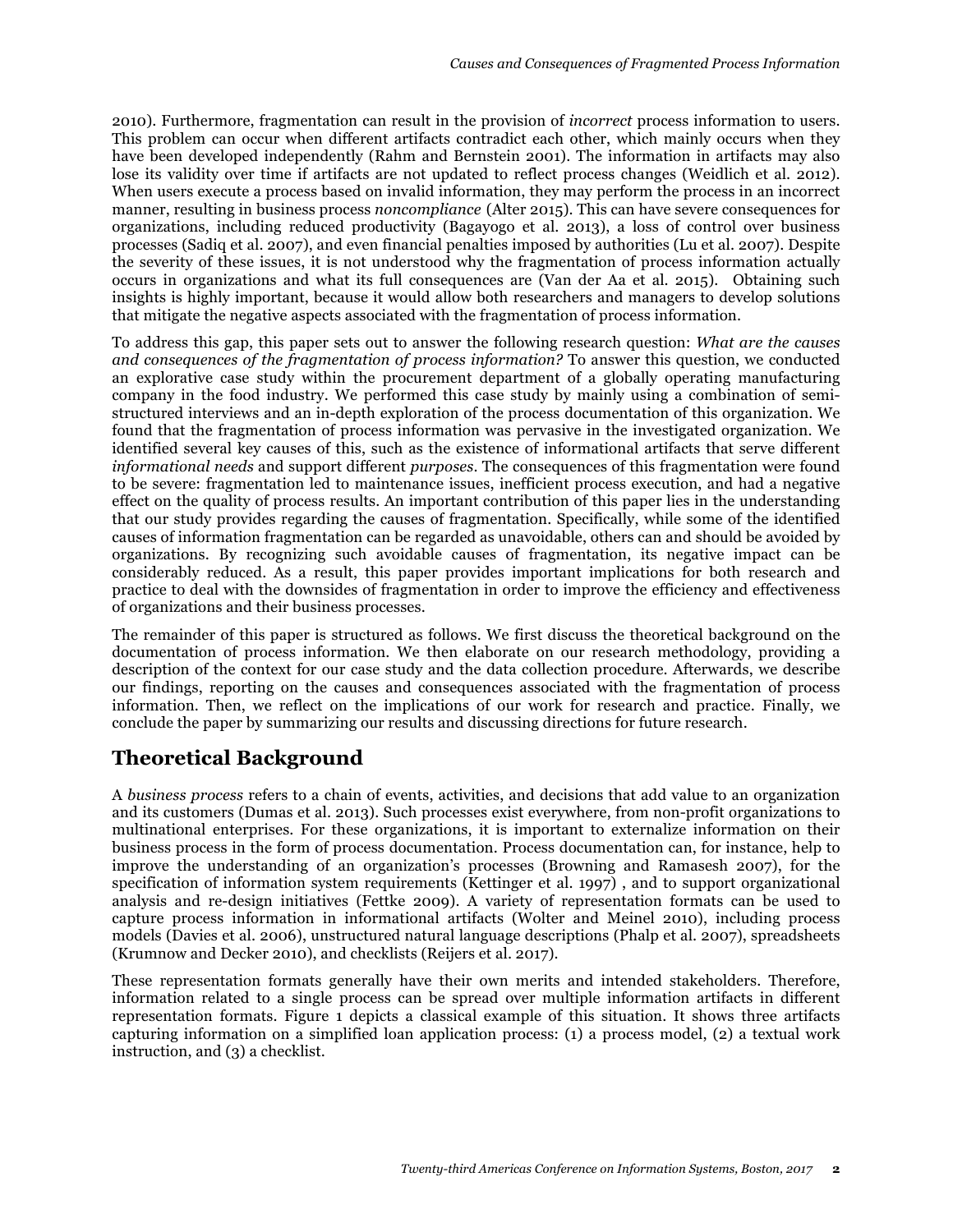

**Figure 1 - Loan application process with fragmented process information**

Several studies have investigated the merits associated with different representation formats. Browning (2010) considers a set of 15 different process representation formats (referred to as *views*) relevant to project management settings. In this work, it is being assessed how well these views are aligned with different *purposes* for which users need to access process information. The alignment between a view and a purpose is determined based on the informational attributes that the view provides compared to the attributes that are relevant to the particular purpose. This *purpose-view alignment* builds on tasktechnology fit (TTF) theory (Goodhue and Thompson 1995). TTF argues that a technology (i.e. a means to accomplish a task) will improve a user's performance if it matches the task's requirements well. TTF considers the characteristics of a technology as a combination of its *informational content* and its *representation format*. Whereas Browning (2010) emphasizes the former aspect, Figl and Recker (2016) focus on the latter. Their research with students shows that cognitive style and task setting (i.e. purpose) affect user preferences of textual representations versus process models. The influence of user preferences on the choice for model or text-based process representations has also been identified by Recker et al. (2012) and Chakraborty et al. (2010). Similarly, Krumnow and Decker (2010) found that others prefer *spreadsheets* over process models due to their familiarity with general purpose tools such as Microsoft Excel.

The aforementioned works provide important insights into the suitability of process representation formats for specific purposes and users. However, these works mainly provide insights from experimental settings, where users are presented with several alternative representation formats to perform a specific task, i.e. the formats are considered in isolation. There is no reflection on how or why these representation formats co-exist in practical settings, let alone that these questions are investigated. Furthermore, existing research does not consider the negative impact that the existence of multiple informational artifacts can have on organizations. This impact manifests itself through the co-existence of different representation formats, process perspectives, and storage locations. To bridge this research gap, we use this paper to investigate the causes and consequences of the fragmentation of process information.

## **Research Methodology**

To answer our research question, we conducted an exploratory case study, closely following Yin (2013). In this section, we describe the context in which this study was performed and the data collection procedure.

#### *Case Study Context*

For our case study, we chose a Dutch company from the food sector that belongs to the global top 5 within its industry. The company is active in more than 25 countries and employs over 20,000 people, with annual revenues over \$11 billion. The company is currently in the process of deploying a long-term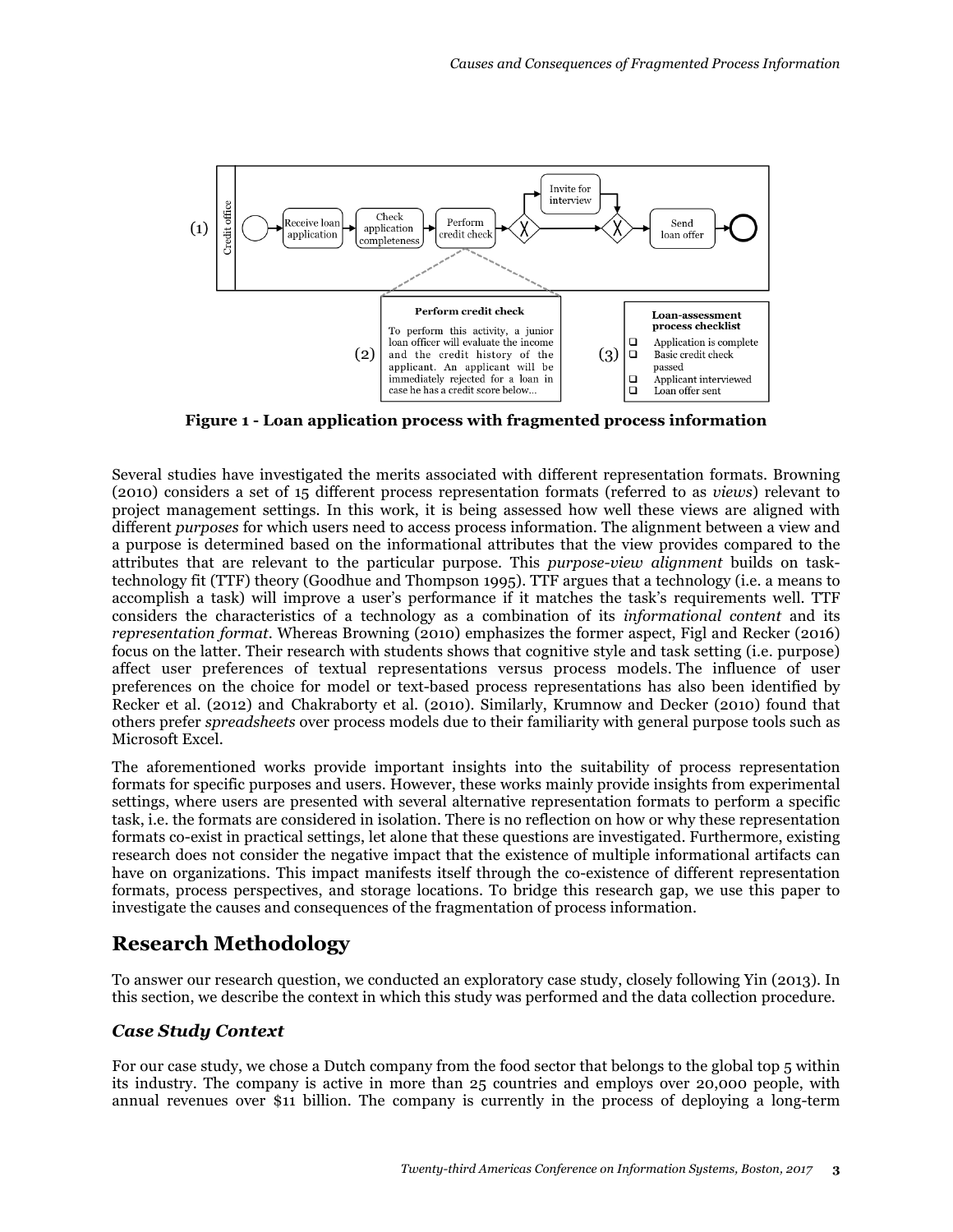strategy focusing on sustainable growth and value creation. An important component of this strategy is the implementation of a *single way of working* across all its locations. This means that, in the long run, employees around the world should work using standardized processes, rules, and guidelines.

Our case study focused on the global procurement and process improvement departments of the organization. We selected these departments because the organization was aware that they were facing issues related to the availability and maintenance of process information. Together, these departments encompass 23 processes. These processes involve core tasks, such as the ordering of products, as well as support tasks such as the provision of systems training and internal audits.

The ongoing implementation of the standardization of processes makes the selected organization and departments well suited for our research goal. The efforts involved in standardization of processes have revealed that the organization is struggling with several problems caused by the fragmentation of process information. Some of the issues are broadly notable, i.e. in the daily operation of the departments, whereas other issues have become particularly apparent in the context of the efforts to redesign and standardize the processes.

### *Data Collection*

In order to collect the data to answer our research question, we collected data during an eight-week period in April and May of 2016, in which one of the researchers spent three days per week at the headquarters of the organization. The data collection procedure consisted of three main steps.

First, we gained insights into the way in which process information is captured for the investigated processes. For this we combined semi-structured interviews with document analysis. The interviews served as a means to identify the locations in which process information was stored and to gain an overall impression of the contents of the informational artifacts. In order to obtain a holistic view on the available process information, we fueled the discussion by asking employees to consider specific scenarios relevant to their position. This was done by raising questions such as "*Which documents should be updated in case a process changes?"* or "*How do new employees learn how they should conduct their work?".* A subsequent document analysis provided us with detailed insights into the exact process information contained in the documents. For this document analysis, we had broad access to documents contained in numerous internal systems, such as knowledge management systems and process model repositories.

Second, we discussed causes and challenges of the fragmentation of process information with employees. For this we combined semi-structured interviews with informal discussions. These were held with nine employees, each having a different role in the organization. In particular, we interviewed four process participants (involved in different processes), a process manager, an employee responsible for quality assurance, and two employees involved in the technical implementation and maintenance of processes. The variety of roles held by the interviewees provided various perspectives on the usage of process information in the organization. The insights obtained in the first step provided important input for this part of the analysis. Specifically, these insights allowed us to discuss why certain choices with respect to the documentation of processes were made.

Third and finally, in the notes that resulted from the previous step, we identified reasons for capturing process information in a certain artifact (i.e. causes of fragmentation) and consequences of having multiple artifacts for the same process (i.e. consequences of fragmentation) that were mentioned by the interviewees. We grouped these causes and consequences into several categories by identifying cases with shared characteristics. As a result, we obtained 3 main causes and 3 consequences of the fragmentation of process information.

# **Findings**

This section presents the findings of our study. We first discuss the main causes of fragmentation that we observed in the organization and also illustrate the extent of the fragmentation that resulted from these causes. Second, we elaborate on the consequences of the fragmentation of process information that we observed for the investigated processes.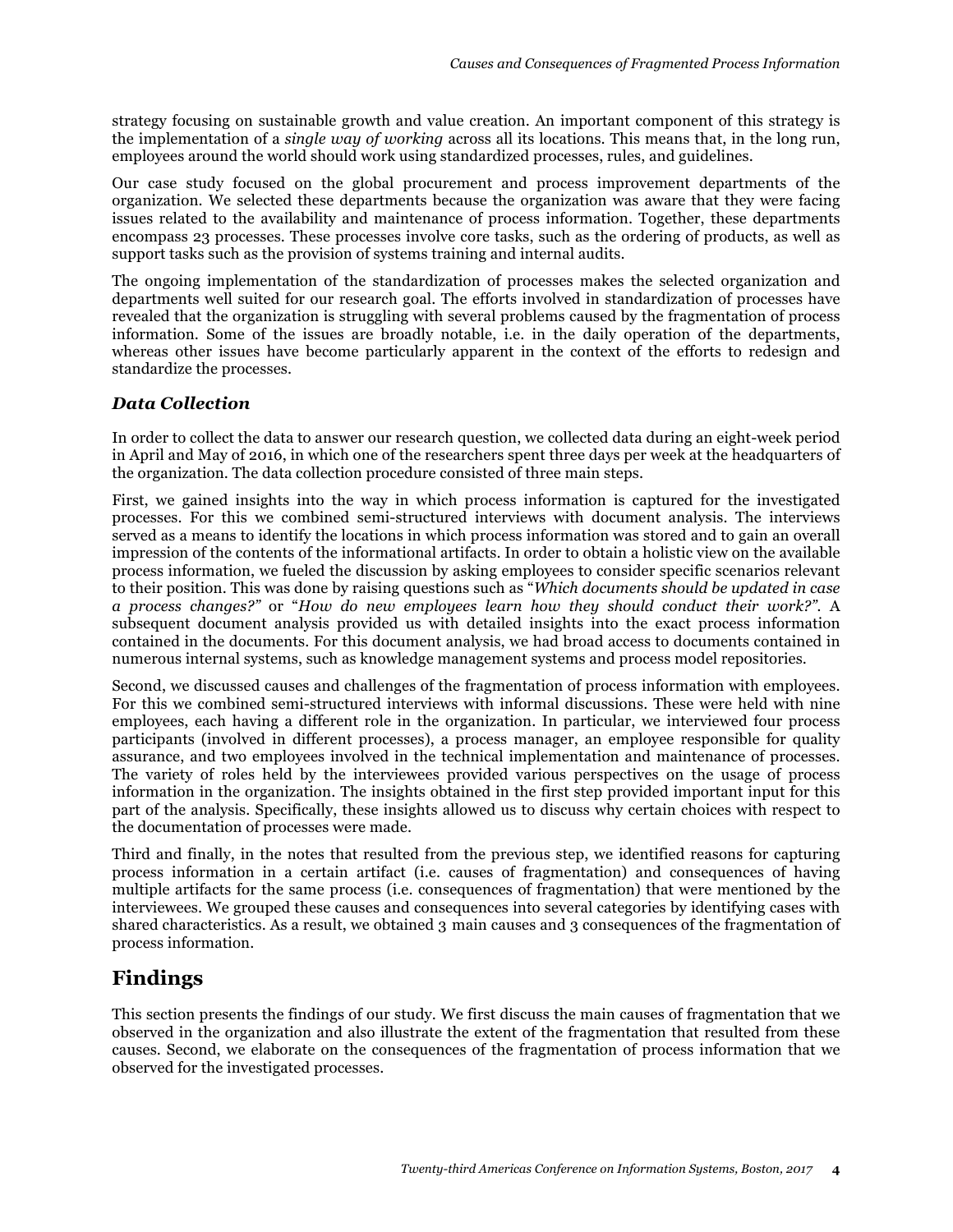### *Causes of Fragmentation*

We identified 3 main causes of the fragmentation of process information, i.e. reasons for the existence of multiple documents describing the same process: (i) users have different informational needs, (ii) multiple representation formats are used to support various purposes, and (iii) employees are unaware of how to properly capture process information.

**Users have different informational needs.** A main reason for the fragmentation of information over various informational artifacts was found to be the different informational needs of users. Rather than capturing the information required by various users in a single, all-encompassing artifact, the majority of investigated processes were documented using artifacts that provide different informational contents. These differences can be defined along two main dimensions:

First, informational artifacts differ in the *level of detail* that they provide to users. Some artifacts, for instance *process models* and *textual process descriptions*, provide a high-level view on an entire process. They describe all steps of the process and also, in particular, emphasize the inter-relations between these steps. Artifacts that provide such a holistic view on a process are specifically of interest to users who require an overview of the process. This includes managers, as well as IT personnel responsible for the technical implementation of the process. By contrast, other artifacts only provide information on specific parts of the process. The most common of these are the *work instructions* that were used in nine of the investigated processes. These artifacts provide fine-granular insights into how one or more steps in a process should be executed. Work instructions are particularly useful for users who perform the actual work in a process. For these users, it is more important to understand how to execute certain tasks, than to understand the whole process. Because each work instruction provides insights into only a specific part of a process, multiple work instructions are typically associated with the same process, resulting in further fragmentation of process information. Lastly, we also observed several artifacts that combined high-level with low-level process information. We shall refer to such artifacts as *hybrid process documentation*.

Second, informational artifacts provide information on different *process perspectives*. Two important perspectives in this context are the *technical* and the *operational* perspective. For instance, some process models (especially the ones modeled in ARIS) are primarily intended for the implementation of processes and therefore emphasize the technical perspective of a process. They include details about the applications that are used and the IT systems that should be accessed. For instance, for a *purchase-to-pay*  process, we found that users who were interested in a operational view regarded these process models as technical documentation. They instead preferred to work with textual documents that focused on nontechnical information.

**Multiple representation formats are used to support various purposes**. The informational artifacts used by the organization were intended to support different purposes. The users of information found that these different purposes are better supported through the use of a variety of representation formats. As a result, process information was fragmented over artifacts using formats such as *natural language text*, *process modeling notations*, *spreadsheets, PowerPoint* slides, and *checklists.* This situation includes cases in which artifacts using different formats provide the same (or interchangeable) process information. For example, we found cases were work instructions describing the same process step were provided in the form of a text document, a PowerPoint slideset, *and* as an instructional video.

The main identified purposes of informational artifacts can be categorized as: (i) to provide reference information, (ii) implement processes, (iii) support teaching, and (iv) guide process execution. Many informational artifacts serve as a *reference* document that provides users with information on how a process or certain process steps should be executed. This category includes (non-technical) process models and textual documents such as work instructions and hybrid process documentation. The main artifacts that support the *implementation* of processes are the aforementioned (technical) process models in ARIS. These models form the basis for the automation of (parts of) processes and the provision of users with the right information and applications necessary to perform the next process step. Other informational artifacts were primarily used as *teaching* aids. For such cases, PowerPoint slides, videos or dedicated *e-learning* tools were used in various processes, because users and teachers were familiar with the use of such formats in these settings. Finally, we identified artifacts, in the form of checklists, whose primary purpose was to *guide process execution*, used by quality assurance personnel. These checklists were used as a means to ensure that all the necessary steps were performed during auditing procedures.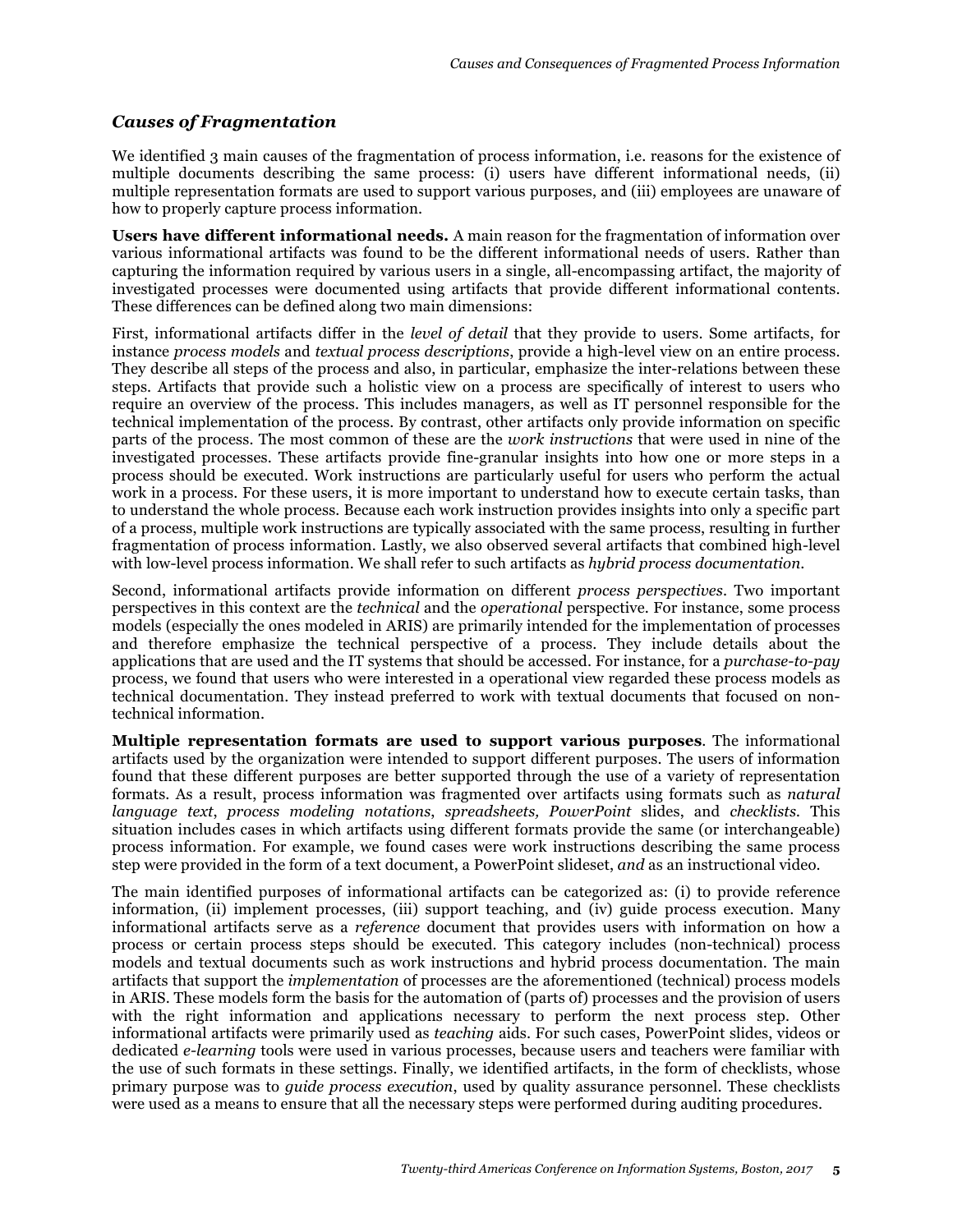**Employees are unaware of how to properly capture process information.** Fragmentation of process information also occurred in many cases because employees did not know where or how to capture process information. This resulted mainly from a lack of uniform guidelines related to the documentation of process information. For instance, there are no uniform guidelines on where to store and how to structure the stored information in knowledge management systems (e.g. SharePoint). Because of this, process information often became spread out over numerous systems. Furthermore, the interviewees also described a lack of guidelines or templates that define how process information should be captured within the informational artifacts themselves. Due to this, many informational artifacts were created in an *ad hoc* fashion. This is particularly problematic for representation formats that can be freely structured, such as spreadsheets and natural language texts. As a result of this lack of standardization, even informational artifacts that are intended to serve the same purpose in the same format were found to have considerable differences. We observed this especially for textual work instructions. The structure and contents of these documents differed greatly, even for work instructions related to the same process. The impact of these causes was amplified because different stakeholders often created informational artifacts independently from each other.

The combined lack of standardization on where to store information and how to capture information inside the informational artifacts resulted in a situation where process information is hard or nearly impossible to find. Because of this, employees created redundant informational artifacts, which contained information that had already been captured elsewhere. The inability to find process information thus further increased the fragmentation of process information in a self-reinforcing manner.

All of the aforementioned causes contribute to a situation in which process information is spread over numerous informational artifacts and contained in a broad variety of formats. Furthermore, these informational artifacts are stored in different locations. To illustrate the observed extent of fragmentation, consider the numbers from Table 1. This table provides an overview of the informational artifacts used to capture information on a *purchasing approval* process. This process was one of the processes for which we observed a high degree of process-information fragmentation, as is illustrated in the table. In total we identified approximately 100 informational artifacts relevant to this approval process. We categorized these artifacts according to 10 different information type-format combinations. Due to the severity of the fragmentation for these and other investigated processes, the organization was facing several considerable problems, which we discuss next.

| <b>Information Type</b>      | Format            | Quantity       |
|------------------------------|-------------------|----------------|
| Process Model                | <b>EPC</b>        | 1              |
| Process description          | Text              | 5              |
|                              | Slide set         | 1              |
| Work instruction             | Text              | $30+$          |
|                              | Spreadsheet       | $\overline{2}$ |
|                              | Slide set         | $30+$          |
|                              | Video             | 15             |
|                              | E-learning module | 1              |
| Hybrid process documentation | Text              | $20+$          |
|                              | E-learning module | 1              |

**Table 1 - Overview of informational artifacts for a purchasing approval process**

### *Consequences of Fragmentation*

In this section we elaborate on three main problems that the organization faces as a result of the fragmentation of process information: (i) maintenance problems, (ii) inefficient process execution, and (iii) process quality issues.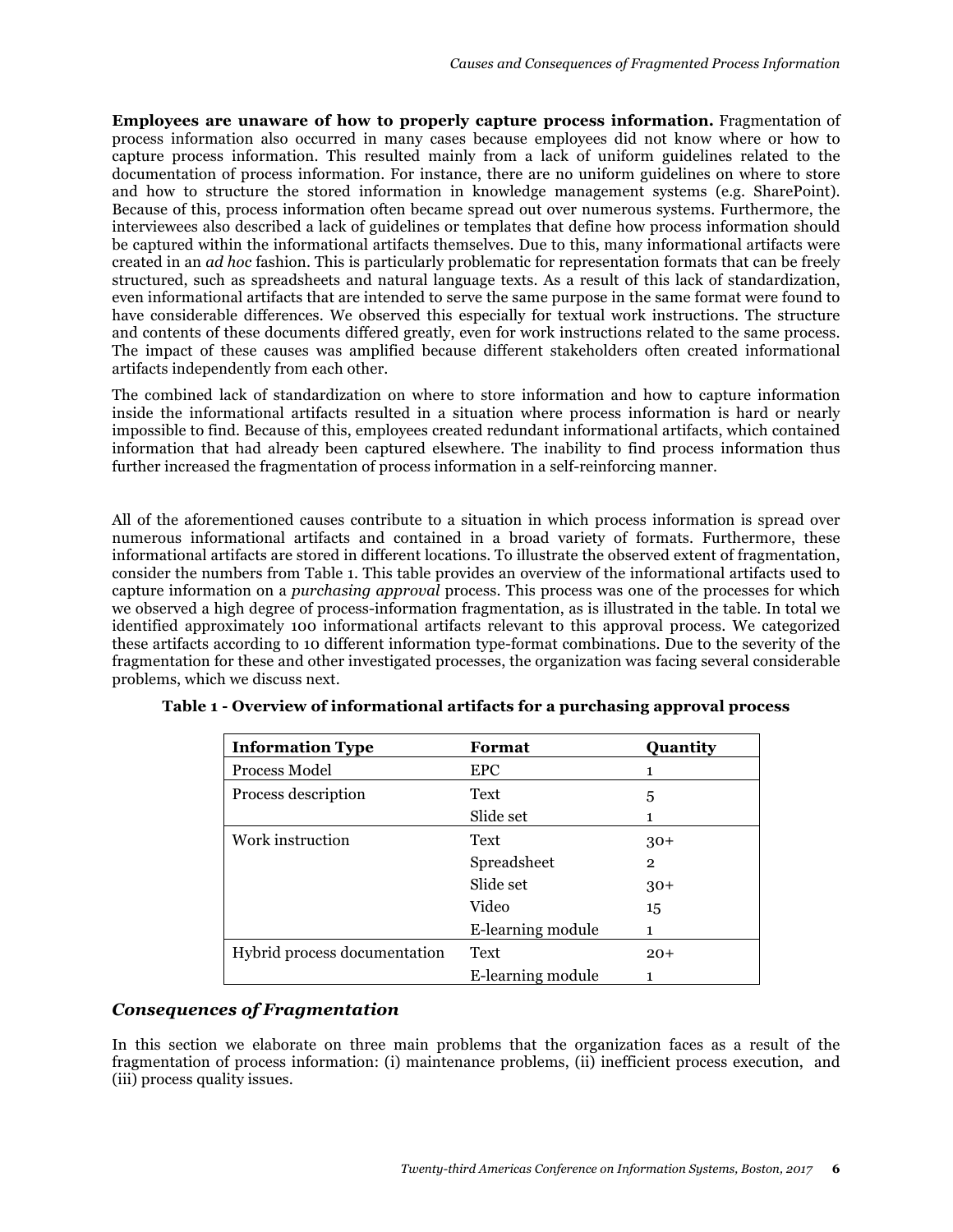**Maintenance problems.** The fragmentation of process information has led to considerable maintenance problems. The organization struggles to keep its documented process information up to date with process changes. We observed two specific issues related to this:

First, the organization has to invest considerable effort in the maintenance of its process information, part of which has been recognized as unnecessary by the interviewees. This problem partially originates from the sheer number of informational artifacts that sometimes exist related to a single process. However, the main cause of maintenance issues is that there is a lack of traceability between process information contained in these artifacts. As indicated above, it is often unclear where the information related to a single process is stored. In order to successfully propagate a process change in all relevant informational artifacts, employees must manually determine which information in which artifacts must be updated. As a result, one of the interviewees stated that "*sometimes a small change can mean tremendous effort.*" This required effort was recognized as *unnecessarily high*. Several interviewees stated that links between information contained in different artifacts should be established in order to simplify the maintenance task. Furthermore, part of the effort invested in the creation and maintenance of informational artifacts can also be regarded as unnecessary because some information is never used. This problem can be largely attributed to the lack of oversight about where process information is stored. As an interviewee involved with quality assurance remarked "*everything is stored in SharePoint and then forgotten*."

Second, the effort involved in maintaining process documentation lead to outdated process information. This problem is largely due to the fact that there are only limited resources available for the maintenance. As an ARIS consultant remarked on his task to maintain process models: "*we have very few resources and time to do so*." Furthermore, due to the aforementioned lack of traceability among process information, it also occurs that informational artifacts become outdated because no one is aware that these need to be updated. The extent of this problem is illustrated well by a recent cleaning of the documentation related to a subset of the investigated processes, which resulted in the deletion of 120 obsolete documents. It is also highly problematic in this regard that information users are sometimes not aware that process information has become outdated. For example, one interviewee responsible for the propagation of changes related to *purchase-to-pay* processes was "*highly surprised*" to learn that documents in SharePoint contained outdated process information.

**Inefficient process execution.** The fragmentation of process information was found to have a negative influence on the efficiency of processes. Cases of inefficient process execution occurred because users struggled to or could not find the *right* process information to perform their tasks. This happened for several reasons.

First, users needed considerable time to find the information that they were looking for. They have to search through numerous informational artifacts with non-uniform informational content, spread over different locations. Second, some information that users required had simply not been (sufficiently) documented. Due to the ad-hoc manner in which some informational artifacts were created, the authors of artifacts chose not to document information that did not appear to be relevant for them. For instance, an interviewee—who oversees a process that provides reports (in the form of spreadsheets) related to strategic decisions—described the following: "*some process steps are not included* [in the textual process descriptions]*, because they seemed natural to the designer. This leads to problems when working with the spreadsheets*." Due to these issues, the interviewee spent a significant amount of time cleaning up errors in these reports. The lack of documentation guidelines also resulted in problems for other processes. For instance, a procurement manager acknowledged that he heavily relies on undocumented knowledge when performing his tasks. As a result, when he is absent, his replacement fails to do certain tasks that should actually be performed on a daily basis.

These issues caused by the fragmentation of process information resulted in situations where considerable more time, effort, and, therefore, costs were required for the execution of the organization's processes than necessary. These problems can be seen as affecting the *internal* quality of the processes. Next, we discuss cases where the *external* quality of processes was negatively affected, referred to as the process quality.

**Process quality issues.** Similar to the way in which inefficient process execution was caused, the inability of users to access necessary or the right process information resulted in cases where the final outcome of a process was negatively affected. In the above, we mentioned the situation where a process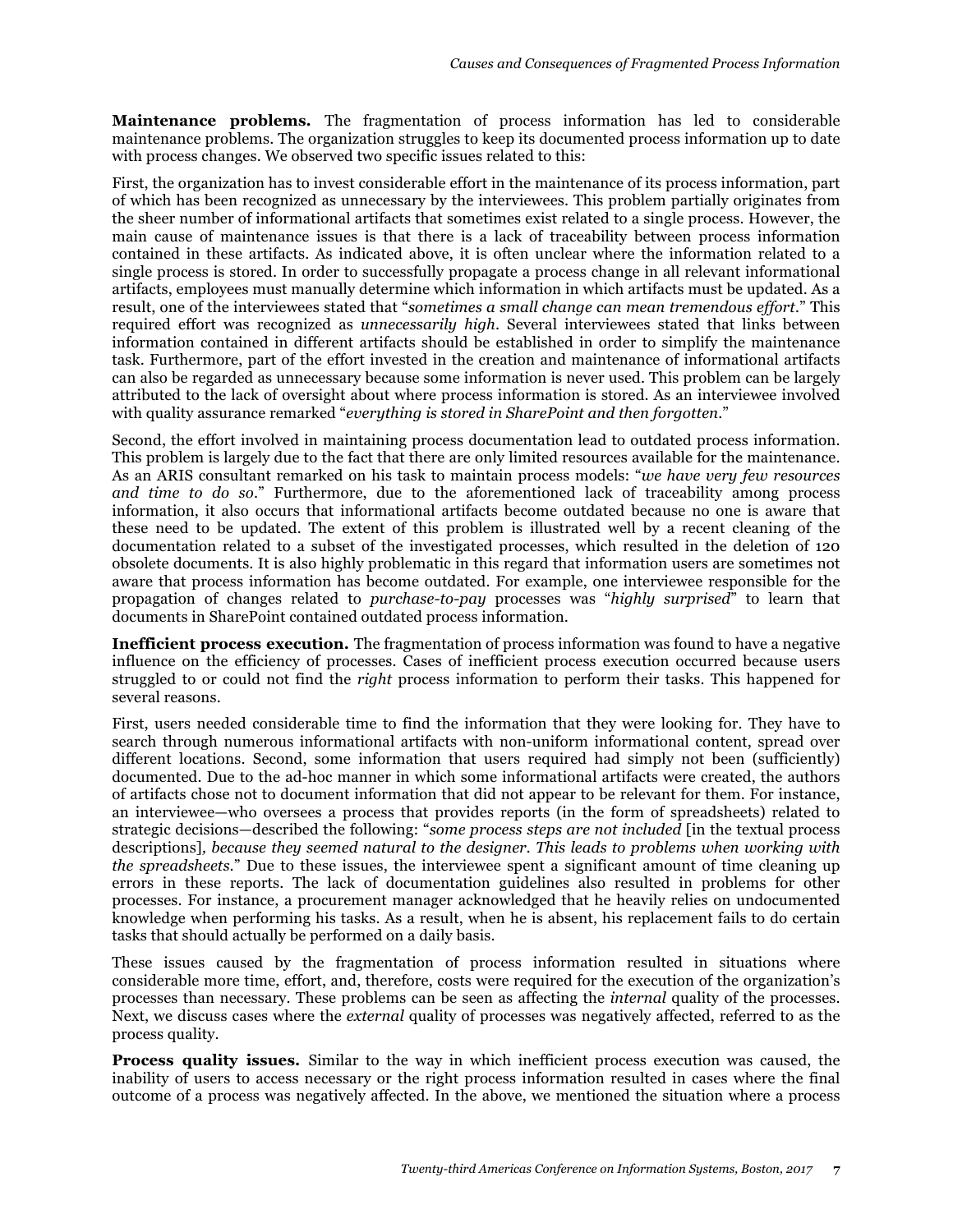owner spent considerable time correcting mistakes in spreadsheets, resulting from the incorrect execution of a reporting process. While in these cases only the internal process quality was affected, not all mistakes can be caught and corrected in this manner. As a result, management sometimes received incorrect reports on strategic decisions made by the purchasing department. In another case, we learned about situations in which an employee used an outdated process specification while creating purchase orders. Due to this, the issued purchase orders contained incorrect supplier reference numbers. Ultimately, this led to extra costs incurred by the organization in order to clear up these problems with the supplier.

#### *Discussion*

These findings illustrate that the fragmentation of process information can have considerable consequences on efficiency (of process execution as well as maintenance) and on the quality of the results provided by processes. The majority of the problems can be attributed to the inability of users to access the right information. This inability manifests itself in different ways: necessary information can be hard to find, outdated, or not captured at all. These problems are partially caused by the large number of informational artifacts used per process. If this number decreases, then users have to search through less documents to find the information that they desire. Furthermore, we have observed clear cases where informational artifacts do not provide any use because they are either redundant or have become obsolete. Cleaning up such informational artifacts can partially address the problems caused by the fragmentation of process information.

Nevertheless, we argue that a general solution to the consequences of information fragmentation is not to reduce the number of informational artifacts to a bare minimum. As we observed in the discussion on the causes of fragmentation, there are several good reasons to maintain multiple informational artifacts for a process. For instance, by maintaining artifacts that provide different levels of detail and different perspectives, artifacts can be specifically designed for particular stakeholders. In these cases, users only receive the information that is relevant to their interests. Therefore, we think that it is worthwhile to accept the situation that multiple informational artifacts are necessary for the efficient and effective execution of processes. Then, to address the consequences of fragmentation, it is important to support organizations in dealing with situation. In the next sections, we discuss how research and practice can strive to achieve this.

### **Implications for Research**

The results from our study show that people use various representation formats to capture process information. Interestingly, our findings with respect to the *use* of representation formats in practice are not fully in line with insights about the *preferences* of users. In particular Figl and Recker (2016) argue that users consistently prefer process models over other representation formats. A possible explanation is that some types of process information might simply be better captured using other representation formats. Here, more research is needed to better understand the connection between representational preferences and different types of process information. An alternative explanation is that people are either not sufficiently aware of the possibilities provided by formats such as process models or not familiar with their use. The latter is supported by the fact that many people from our case study considered process models as too complex. Possible solutions to this problem are, for instance, provided by the Cognitive Theory of Multimedia Learning (Mayer 2002).

Our results also illustrate the need for tools and techniques that allow organizations to more effectively deal with the use and maintenance of process information in various formats. Research has proposed concepts such as *data warehouses* as general solutions to provide users with information in various formats (Chaudhuri and Dayal 1997). However, the introduction of such warehouses is associated with considerable implementation efforts. Other works, instead, provide support to deal with specific instances of process-information fragmentation. Examples include techniques for the propagation of changes throughout various process models (Weidlich et al. 2012), a querying technique that considers both textual and model-based process information (Leopold et al. 2016), and a technique for the comparison of textual descriptions and process models (Van der Aa et al. 2017). However, these works address only a few specific scenarios, which leaves numerous opportunities for the development of other techniques.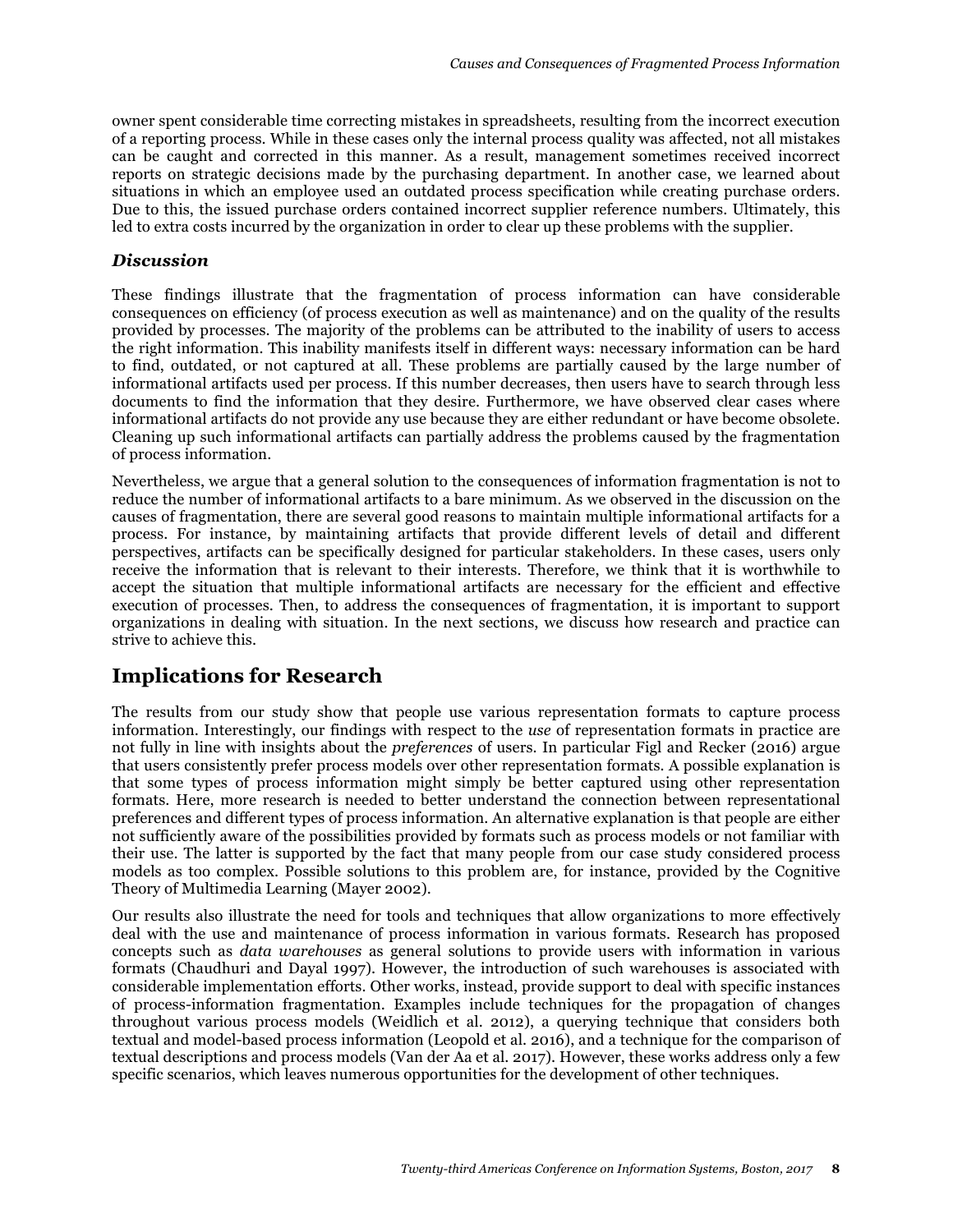# **Implications for Practice**

The findings of our study show that it is important for organizations to have a good overview about which process information has been documented and where. This requires organizations to establish guidelines and procedures that govern the way in which information is documented and maintained. The importance for such measures is well-illustrated by the impact that the presentation of our findings had on the investigated organization since the case study was conducted. Managers where surprised by the situation, in particular by the gaps that existed in the documented process information. This led to the introduction of guidelines that ensure that processes are documented in a standardized manner and that process information is maintained appropriately. We expect that the introduction of such guidelines can also be highly beneficial to other organizations.

The results of our study also provide useful insights that support establishing such guidelines. In particular, our findings indicate that different information needs of users and the variety of purposes for which process information can be used should be taken into account when determining how to capture process information. By considering such factors, documentation guidelines can be designed in a way such that stakeholders have access to the information that they need in the appropriate representation format.

# **Conclusion**

In this paper, we investigated how the fragmentation of process information manifests itself in practice. In particular, we identified several causes and consequences associated with the spread of process information over a variety of informational artifacts. To obtain these results, we conducted an explorative case study in the procurement department of a large manufacturing company in the food industry. Our study revealed how widespread the fragmentation of process information can be in an organization and that it can have considerable consequences. We observed that process information was stored in a broad variety formats, in numerous locations, and sometimes in more than 100 informational artifacts per process. We identified three main causes of this fragmentation. Some of these causes can be regarded as unavoidable, because they (should) allow users to access the information they need more easily. However, other forms of fragmentation, most notably caused by lacks of standardization and guidelines, could be avoided. The investigated organization suffered from several consequences due to the fragmentation. Most importantly, the difficulty to find information and the existence of outdated information led to maintenance issues, inefficient process execution, and reduced quality of the process results.

While the findings of our study provide interesting insights related to the fragmentation of process information, we acknowledge that there are limitations to our study. Most importantly, the findings are based on a single case study. As a result, we cannot unconditionally extrapolate our results to other organizations. This holds in particular with respect to the types of informational artifacts and the representation format that we observed in the investigated organization*,* which might be specific to the organization. The causes and challenges are expected to be much less organization-specific, and thus more generally present. Therefore, we believe that our study provides important insights that can help both industry and research to reduce the negative effects caused by the fragmentation of process information.

In future work, we aim to further investigate the fragmentation of process information in other organizations and, based on the insights from these studies, further develop its theoretical basis.

### **REFERENCES**

- Alter, S. 2015. "Beneficial Noncompliance and Detrimental Compliance: Expected Paths to Unintended Consequences," *Proceedings of the Americas Conference on Information Systems*.
- Andrade, E., Van der Aa, H., Leopold, H., Alter, S., and Reijers, H. A. 2016. "Factors Leading to Business Process Noncompliance and Its Positive and Negative Effects: Empirical Insights from a Case Study," *Proceedings of the Americas Conference on Information Systems*.
- Bagayogo, F., Beaudry, A., and Lapointe, L. 2013. "Impacts of It Acceptance and Resistance Behaviors: A Novel Framework," *Proceedings of the 34th International Conference on Information Systems*, Milan, Italy.